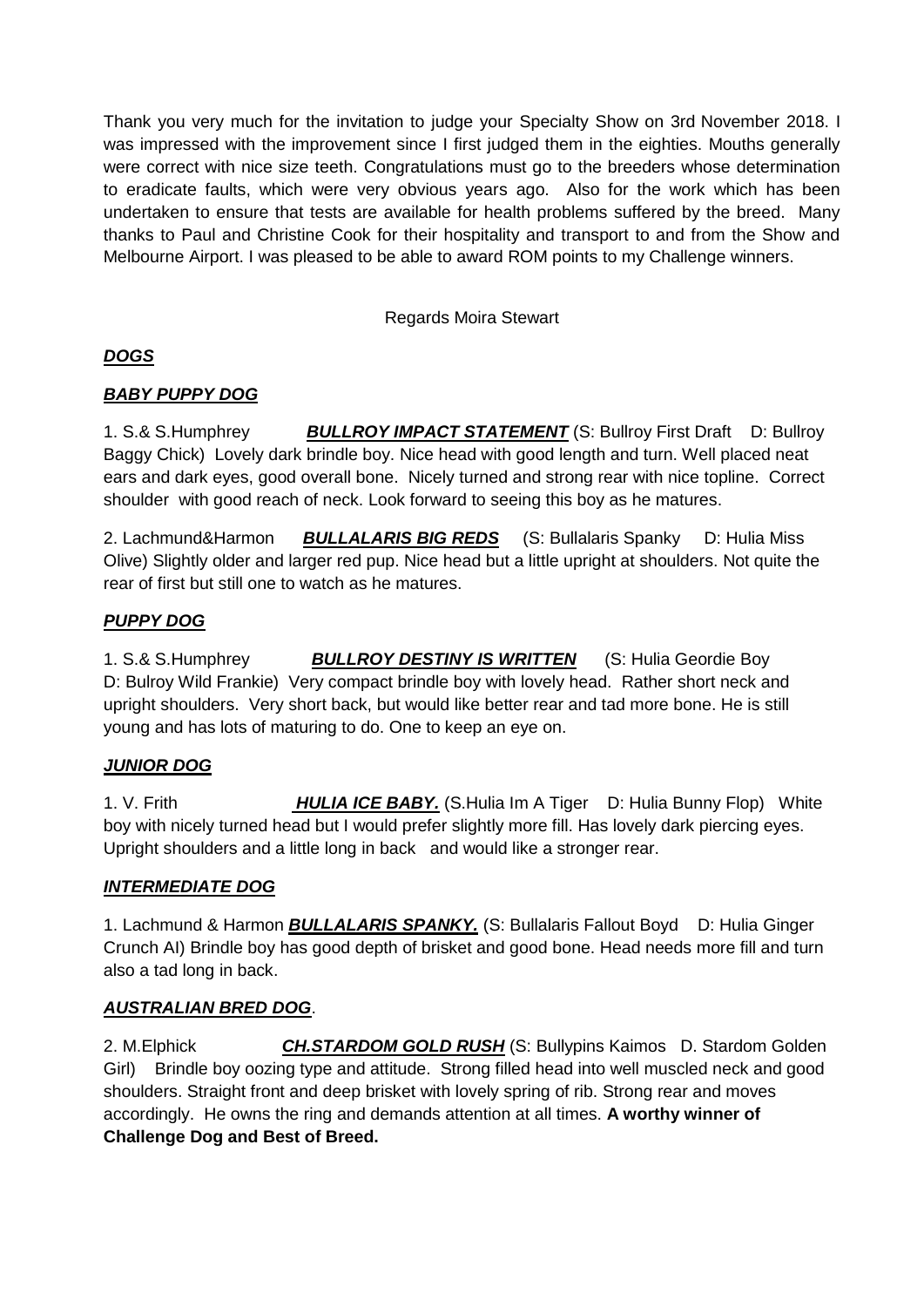## *OPEN DOG*

1. V.Frith *HULIA IM A TIGER* (S: Bulord Think Big D: Hulia Ginger Crunch)

Very nice brindle boy with good head and nice reach of neck. Well laid shoulders and nicely turned rear with good bone. **Easily won his class and Reserve Challenge Dog.** 

2. J.McCabe *CH. FICKMINI STINKFACE AT NOBUL* (S: Sugarbaye So Im Finn D: McCool D.Nobul Put a Bling on it. White boy, rather tall. Fine head lacking in strength. Long back and outclassed in this class today.

## *BITCHES*

## *MINOR PUPPY BITCH*

1. N.Southam *CHRYSALISS FATAL ATTRACTION* (S: Ch.Stardom Gold Rush D: Ch. Bullwhipp Amity White girl) Reasonable head, straight front, good spring of rib. Nice topline and strong rear. Still has some maturing to do.

## *JUNIOR BITCH*

1. L&H Herman *FICKMINI PIPEBOMB* (S: Sugarbaye So Im Finn McCool D: Nobul Put A Bling On It) Feminine white girl with black eye patch. Finely built, turned but fine head, nice ear placement. Upright shoulder and little long in back. Nicely angulated rear.

2. Lachmund & Harmon *BULALARIS BINDI BOO* (S: Ch.Revhed Blues: Buddy D: Hulia Ginger Crunch) Very small girl, reasonable head but needs more fill below eyes. Lovely tight feet, but a little long in back.

## *INTERMEDIATE BITCH*

## *My apologies for the next three classes as my recorder was not working. Entirely my fault and I do not want to trust my memory and risk offending any exhibitor.*

1. B..Radford. *SARILUDA FLASH DANCER* (S: Ch.Bullacktiv Two Moon D: Sariluda A Flash of Sunshine) **Reserve Challenge Bitch**

- 2. V.Frith *HULIA SUGAR PIE* (S: Stardom Gold Rush D: Hulia Angelhand)
- 3. D.&K.Manna *CH. CHERRYPIEAP* **WHEREVER I MAY ROAM** (S: Ch Bullactiv Ghost Warrier D: Cherrypie Gypsey Diamond)

#### *AUSTRALIAN BRED BITCH*

1.C.Kidner, S Bover & R Boyer *CH. HULIA STONESOUR PARTYTRICKS* Ch. Stonesour Party Tricks (S: Ch Kahmins Harvest Moon ROM D: Uruba Miss Elena)

2. E.Perry *CH. KAHMINS ELECTRIC SKIES (ET, JC WPD)* (S: Badlessmere Bete Noire D: Kahmins Orchyd)

3. L.&H.Herman *FICKMINI BELLYTOBAILEY (AI)* (S: Sugarbaye So Im Finn McCool D: Nobul Put A Bling On It)